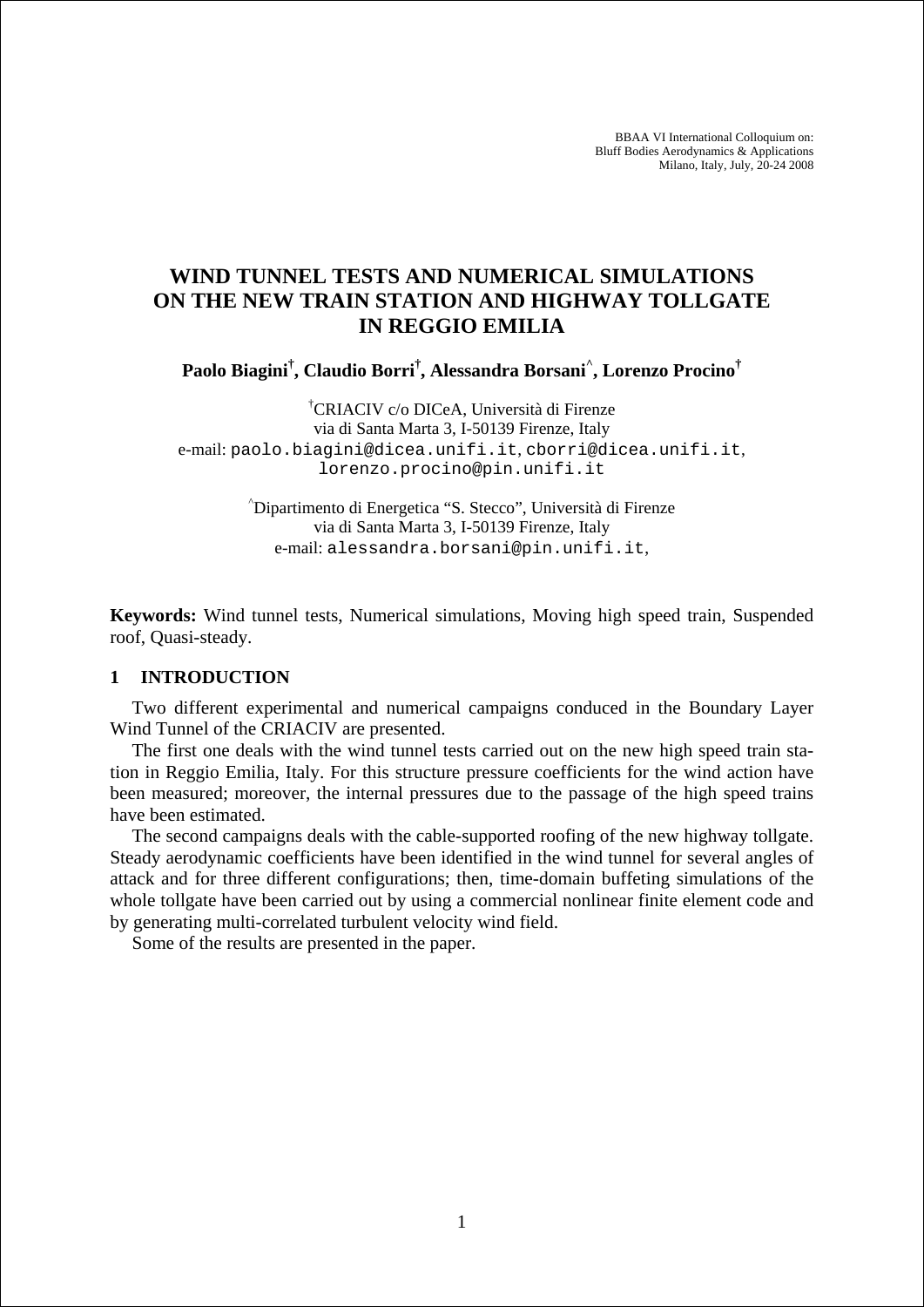# **2 HIGH SPEED TRAIN STATION OF REGGIO EMILIA**

The structure of the station is made of 13 steel portals that repeat in a total length of 400 m in full-scale. The steel portals are 20 cm thick and have a mutual distance of 100 cm, between them there are glass walls. In order to evaluate the action of the wind on the covering of the station a 1:50 scale model has been reproduced and pressure tabs have been positioned on the steel portals and on the glasses on the top side and on the lateral sides (Fig. 1). For every position two coaxial pressure tabs have been placed with the purpose of receiving the net value of the pressure (extrados-intrados). Sixteen directions of the incoming wind have been simulated by rotating the model into the measuring section. The extreme values of the  $c_p$  have been calculated through a Gumbel analysis; this data were necessary in the design process because of the particular shape of the structure not referable to any standard model available in Codes.



Figure 1: Model of Reggio Emilia high speed station

## **2.1 Pressure fluctuation induced by a moving high speed train**

Because of the thickness of the steel elements and the brittleness of the glass walls this particular geometry results very sensitive not only to the action of the wind but also to any pressure fluctuation. In the two central trucks of the station trains will run through at a velocity of over 300 km/h, causing an overpressure on the structure and on the adjacent noise-barriers as well. To estimate the value of this action is not easy since there are only few of such measurement available in literature and refers always to specific cases.

During this experimental campaign a scaled-model test has been conduced, in witch the pressure fluctuations induced by the passing through of a train-model have been measured (see Fig. 2). The train model has been launched at a velocity of about 26 m/s through an elastic propulsion system, the velocity has been recorded by two lasers positioned at a known mutual distance that revealed the passage of the train. Because of the uncertainness due to scaling problems (maintenance of Reynolds number) the set-up of the test has been validated through a comparison between measurement in real scale found in literature and a similar test conduced in scale 1:50 [1-4].

The obtained results show as the passing through of the train causes an overpressure followed by a depression. The effects generated by the train both on the superior part of the structure and on the glasses are very low. In these positions the values recorded are near the range of the sensitivity of the pressure transducer. On the noise barrier instead the fluctuation of pressure is evident. From the tests it has emerged that in order to have a good agreement with the reference values it is necessary to modify the shape of the train model. The maintenance of the geometric staircase can cause errors because the Reynolds number is not maintained. This study is to be considered a first attempt to resolve this kind of problems; the aspects regarding the correct scaling of the phenomena has to be further deepened.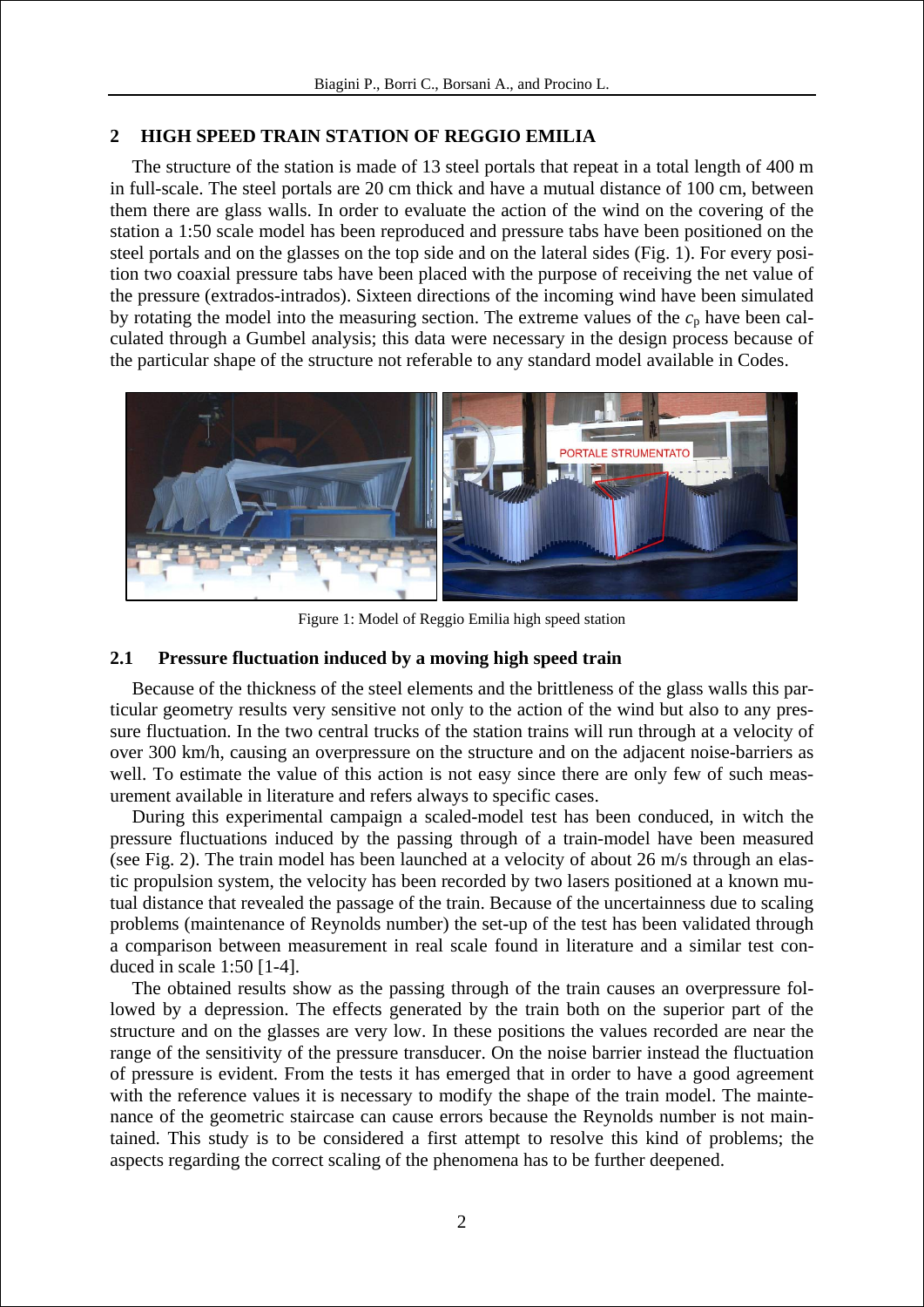

Figure 2: (a) Pressure taps position; (b) Record of the pressure on the noise barrier adjacent to the truck

### **3 TOLL-GATE**

Recently, a wind tunnel test campaign on a section model of the new roof for the Reggio Emilia motorway payment station has been carried out. Wind tunnel test were necessary in order to investigate the force coefficients for such a structure mainly in presence of the substructures which drastically modify the wind flow around the roof profile. The model, in scale 1:40, has been analyzed under three different configurations: (1) Height above ground higher than the actual one without any other structure; (2) Correct height above ground but no substructures for the ticket payment; (3) Same as 2 but with the substructures for the ticket payment.

#### **3.1 Main test results**

During the wind tunnel tests, drag, lift and moment coefficient have been measured in function of the attack wind angle. These coefficients have been obtained by rotating the roof model around its own axis between  $-10^{\circ}$  and  $+10^{\circ}$ , assuming the following intermediate configurations:  $-10^{\circ}$ ,  $-7.5^{\circ}$ ,  $-5^{\circ}$ ,  $-3^{\circ}$ ,  $-2^{\circ}$ ,  $-1^{\circ}$ ,  $0^{\circ}$ ,  $1^{\circ}$ ,  $2^{\circ}$ ,  $3^{\circ}$ ,  $5^{\circ}$ ,  $7.5^{\circ}$ ,  $10^{\circ}$ .

The most important result concerns the lift moment and, with reference to the Fig. 3b, we can note that for the third configuration, the presence of the payment substructures, drastically modify the wind flow under the roof, leading to a big increment of the vertical force coefficient for the null angle. It is also interesting to note that actually the rotations of the roof structure under turbulent wind seem to be small enough to force the assumption of the lift coefficient relative to the null angle of rotation.

### **3.2 Dynamic analyses**

The results obtained in the wind tunnel, have been used in order to load the numerical model of the whole structure (Fig. 3a). In particular three sets of quasi-steady forces, simulating the global drag, lift and torsional moment, have been applied on the model following the scheme of Fig. 3a. Forces have been generated, starting from a simulation of the turbulent wind velocity components, by means of an ARMA filter algorithm [5-6]. The time histories length was assumed to be of 10 minutes, according with the most used international codes, for the evaluation of the statistical properties of the response (maxima and minima of the displacement function). Fig. 3c shows the vertical component of the displacement for the central point of the roof structure. For the statistical evaluation of the response, the complete time history has been subdivided in 20 time windows. Hence the 20 values obtained have been placed on a Gumbel chart and the design value has been considered to be the one corresponding to the exceedance probability of 22%.